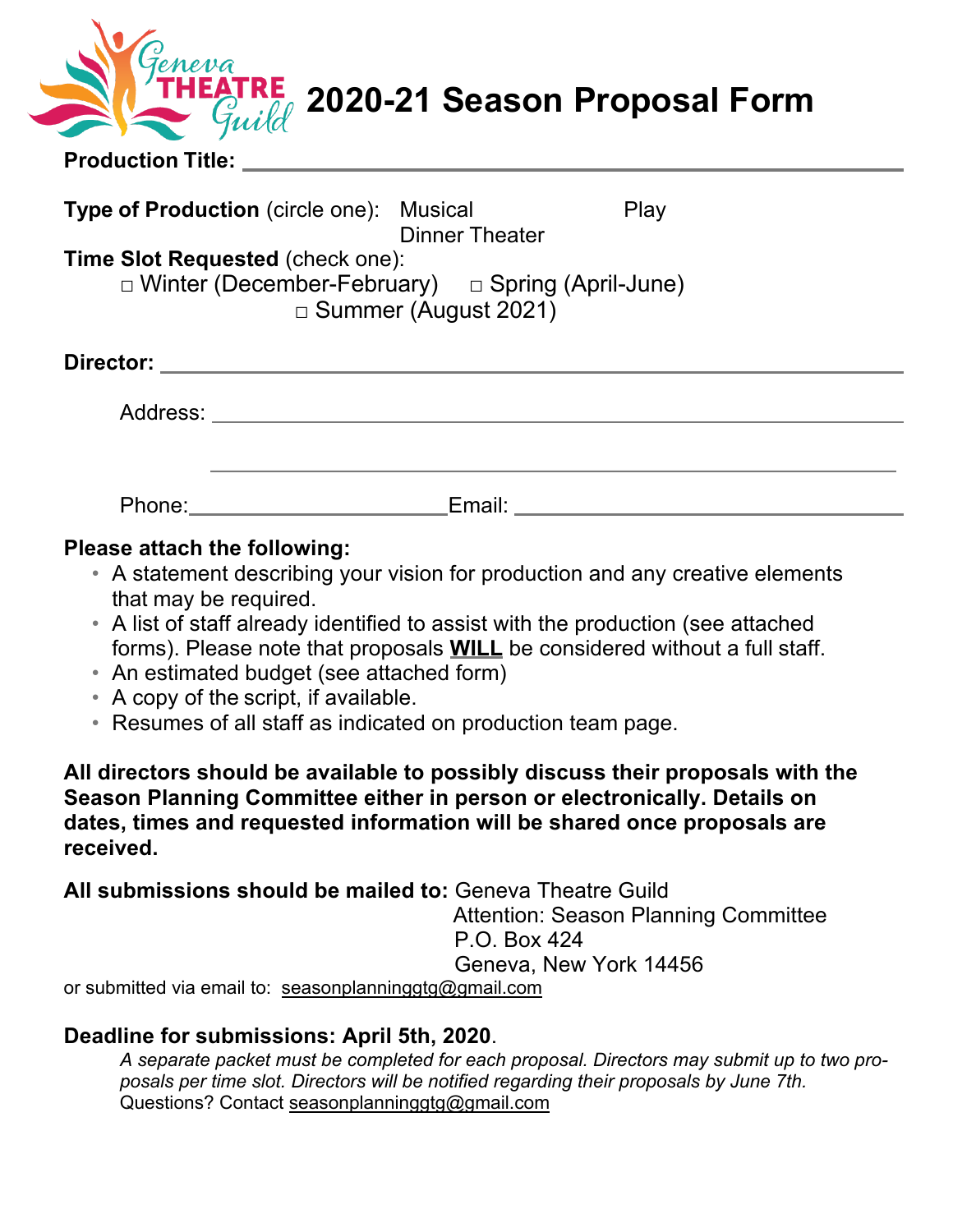## **Estimated Budget for 2020-21 Production Proposal Production:**

Preferred Venue: Went and American Contract of The Contract of The Contract of The Contract of The Contract of The Contract of The Contract of The Contract of The Contract of The Contract of The Contract of The Contract of

| <b>Category</b>                 | <b>Estimated</b><br><b>Amount</b> |  |
|---------------------------------|-----------------------------------|--|
| <b>Sets</b>                     |                                   |  |
| Props                           |                                   |  |
| Costumes                        |                                   |  |
| Make up                         |                                   |  |
| Advertising                     |                                   |  |
| Lights/Sound                    |                                   |  |
|                                 |                                   |  |
|                                 |                                   |  |
|                                 |                                   |  |
|                                 |                                   |  |
|                                 |                                   |  |
|                                 |                                   |  |
| <b>Estimated Total</b>          |                                   |  |
|                                 |                                   |  |
| Royalties (see note below)      |                                   |  |
| Theatre Rental (see note below) |                                   |  |

*Note: Royalties, script costs and theatre rental are expenses that will be calculated upon approval of the production by the Season Planning Committee as these estimates often cannot be secured with specific dates and venues. Please be aware that rental of the Smith Opera House is approximately \$5,500 per production and other venues cost approximately \$1,000 per proposal. These costs should be considered when developing a budget.*